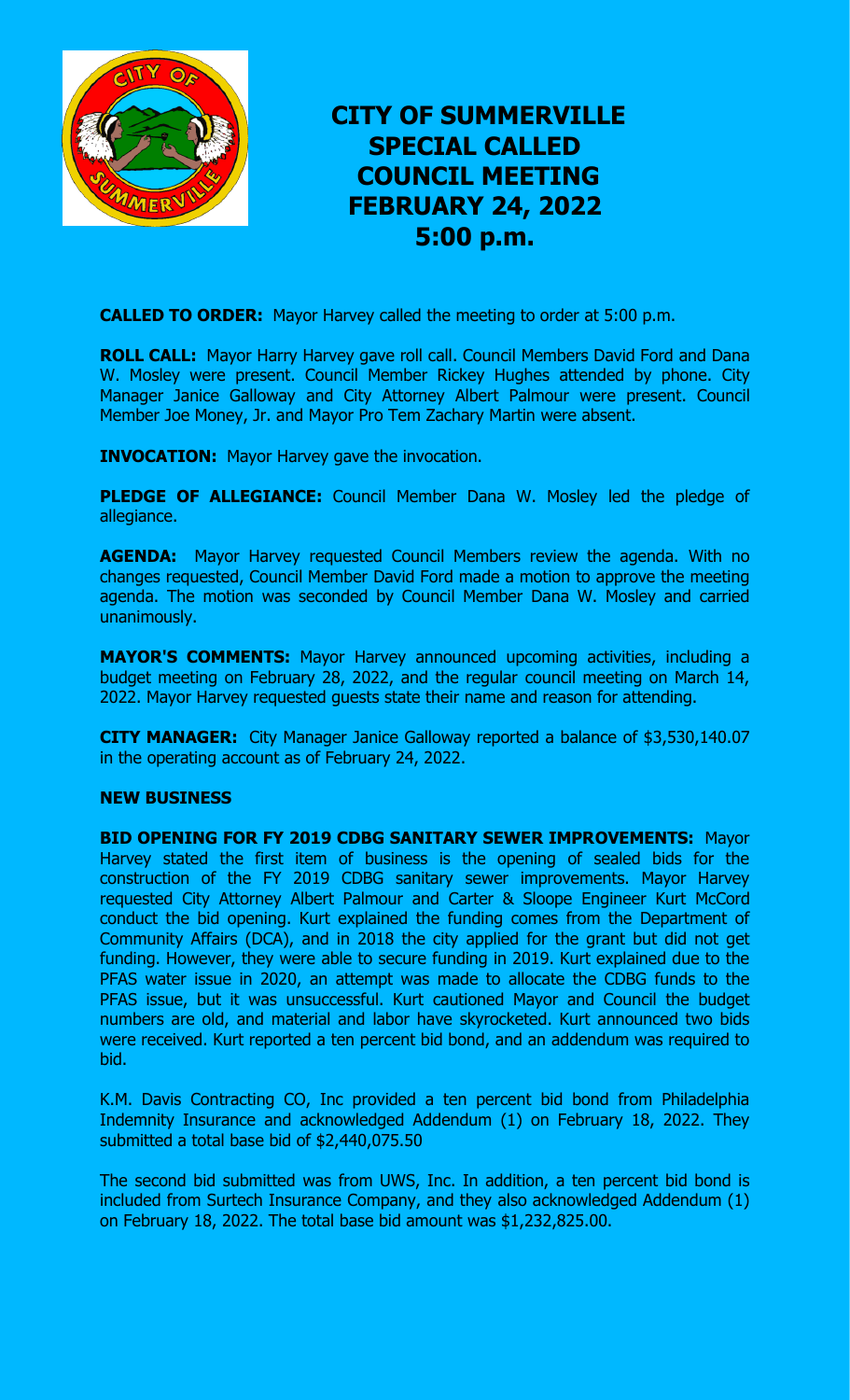## **PAGE 2 CITY OF SUMMERVILLE SPECIAL CALLED MEETING FEBRUARY 24, 2022**

**BID OPENING FOR FY 2019 CDBG SANITARY SEWER IMPROVEMENTS CONT:** Kurt reported that both bids are over budget and will need to be reviewed. Kurt explained the invitation was posted on Georgia Procurement Registry, an online database, newspaper, GLGA, the city's website, and some contractors were contacted directly. Kurt stated contact would be made with the low bidder to see where we are and if we can come up with agreeable terms. At that time, a letter of recommendation would be submitted to Council.

**PROJECT UPDATE FROM CARTER & SLOOPE:** Mayor Harvey requested Carter & Sloope Engineer Kurt McCord to provide updates on city projects. Kurt explained the Governor's Office of Planning and Budget released 875 million in funding state-wide. The City of Summerville was awarded \$1,147,812.50. The grant will be used to replace the Mohawk sewer line. Kurt commended the staff on the 4.5 million in grants secured by the city to help with sewer and water improvements.

Kurt explained the EPD review of plans and specs for the freshwater wells would be completed on March 4, 2022. There was a delay due to a required water withdrawal permit. The city had a surface water withdrawal permit but not a groundwater withdrawal permit. The city has been working with the Fish Hatchery to determine if the freshwater wells will impact them on the supply of water. Kurt explained we continue to monitor the Hatchery meter that was installed, and we are looking at the water usage and trying to make sure we do not do anything to hurt them, but the ultimate goal is to provide clean drinking water. Once we have EPD approval and the letter of conditions approved, we will send it to the USDA. We are looking at a 60 to 90 day review period from USDA. Depending on the review agencies, we are probably looking at a bid date in late summer. Kurt reported the public comment period ended on Monday, February 21, 2022, and we should have a signed permit for groundwater withdrawal within thirty days.

Kurt noted the city received a \$599,000 ARC Grant for the transmission line, and the city has been able to use in-house labor as leverage for the grant.

Mayor Harvey explained the city had received 4.5 million in grants for water and sewer infrastructure, transmission lines, and production wells. In addition, Mayor Harvey reported the city has 1.2 million in loans and several ongoing large projects.

**CONSOLIDATED PIPE & SUPPLY:** Mayor Harvey stated the next item of business is to approve the purchase of PVC pipe and locate wire from Consolidated Pipe & Supply in the amount of \$46,050.00. Mayor Harvey stated this material would be used for the water transmission line. Council Member Dana W. Mosley made a motion to approve the purchase of PVC pipe and locate wire from Consolidated Pipe & Supply. Council Member David Ford seconded the motion. The motion carried unanimously, with Council Member Rickey Hughes voting by phone.

**DISCUSS ALCOHOL ORDINANCE:** Mayor Harvey explained the next item of business is to discuss the proposed alcohol ordinance. Mayor Harvey explained the ordinance would be discussed in depth at the special called meeting on Monday, February 28, 2022, and input is needed from the public. Mayor Harvey noted the changes would primarily take place in Section 4 of the alcohol ordinance. City Attorney Albert Palmour explained the proposed alcohol ordinance provides the guidelines for awarding licenses for the sale of distilled spirits. City Attorney Palmour explained that if more than two applicants should apply, then the proposed ordinance has a lottery system included, which is an important part of the ordinance and is slightly different from how we do things. Mayor Harvey stated we will look at this on Monday and talk about it.